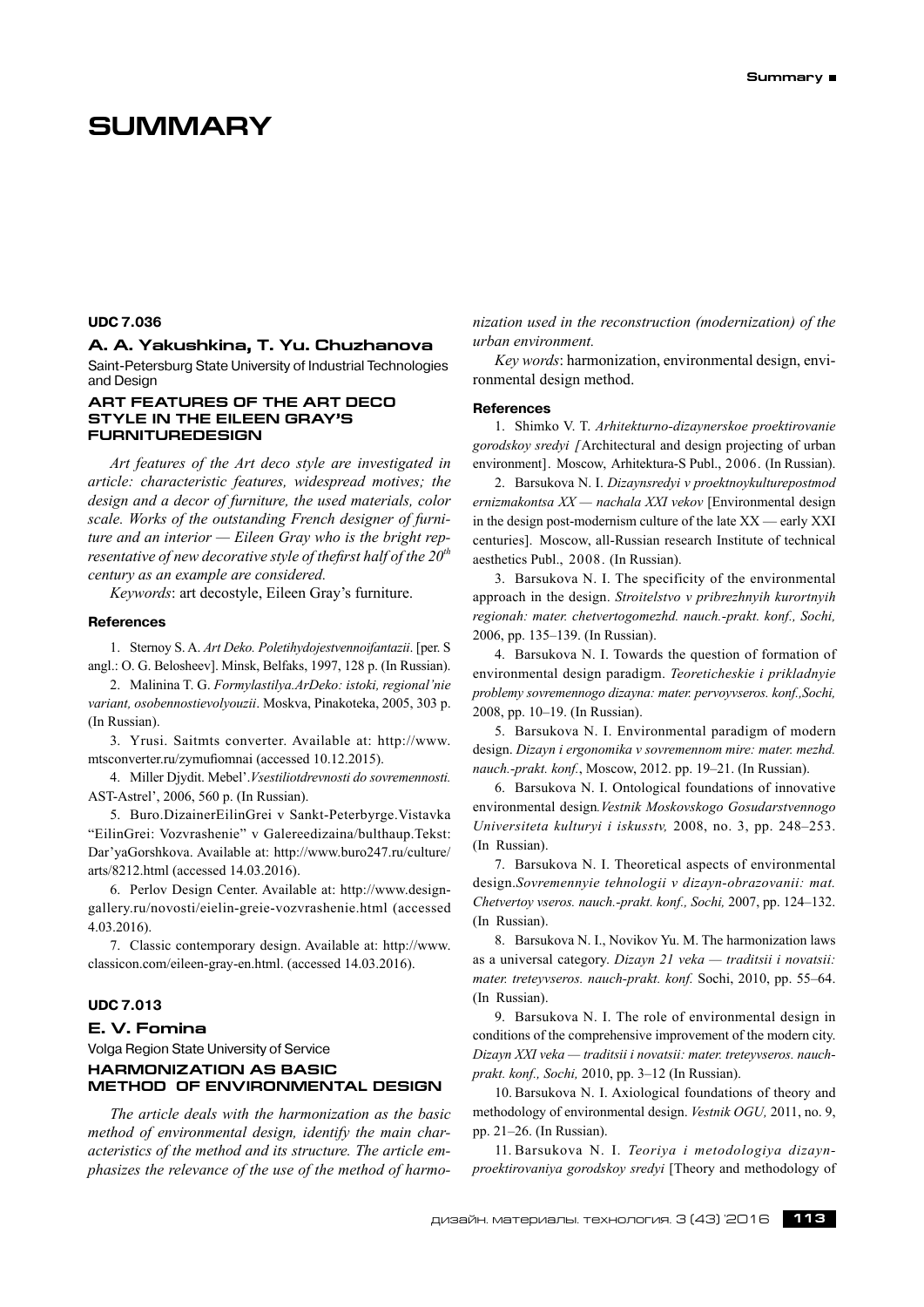the design of the urban environment]. Togliatti, Volga Region State University of Service Publ., 2016. (In Russian).

12. Grashin A. A. *Dizayn unifitsirovannyih i agregatirovannyih promyishlennyih izdeliy [*The design unified and aggregated industrial products]. Moscow, all-Russian research Institute of technical aesthetics Publ., 2002. (In Russian).

13. Lebedev Yu. S. *Arhitekturnaya bionika [*Architectural bionics]. Moscow, Stroyizdat Publ., 1990. (In Russian).

14. Ikonnikov A. V. *Funktsiya, forma, obraz v arhitekture [*Function, form, image in architecture]. Moscow, Stroyizdat Publ., 1986. (In Russian).

15. Shilova I. The loss of tradition, or "from architecture without space to areas without architecture". *speech:,* 2009, no. 3, pp. 198–208. (In Russian).

#### **UDC 7.02**

# **V. L. Zhukov, A. A. Krivoruchka**

Saint-Petersburg State University of Industrial Technologies and Design

## **VISUAL COGNITIVE INFORMATION DYNAMIC SYSTEMS (VKIDS) IN THE DEVELOPMENT OF ASPECTS OF ANCIENT CULTURE: LITERATURE, THEATRE, ART, PHILOSOPHY, AND SCIENCE IN MODERN DESIGN**

*A study of the influence of Greek mythology on the establishment of cognitive model of artistic images in the cluster domain objects jewelry design through the mechanism of social games.*

*Keywords*: ancient Greek pantheon, design, jewellery, tiara, earrings, antique culture, mythology, kumatoid.

#### **References**

1. *Avanta. Vsemirnaja literatura. Ch. 1: jenciklopedija. T. 15* [Avanta. World literature. P.1: encyclopedia. T. 15]. gl. red. M. D. Aksenova. Moscow, Avanta+, 2000, 672 p., il. (In Russian).

2. *Mif, mechta, real'nost': postneklassicheskie izmerenija prostranstva kul'tury* [Myth, dream, reality: post-nonclassical measurements of space of culture]. pod red. I. V. Melik-Gajkazjan. Moscow, Nauchnyj mir, 2005, 256 p. (In Russian).

3. Gasparov M. L. *Zanimatel'naja Grecija* [Entertaining Greece]. Moscow, TERRA — Knizhnyj klub, 2009, 416 p. (In Russian).

4. Turchin A. V., Batin M. A. *Futurologija. HHI vek: bessmertie ili global'naja katastrofa?* [Futurology. The XXI century: immortality or global disaster?]. Moscow, BINOM. Laboratorija znanij, 2013, 263 s., il. (In Russian).

5. *Antichnaja kul'tura. Literatura, teatr, iskusstvo, filosofija, nauka: clovar' — spravochnik* [Ancient art, Literature, theater, art, philosophy, science: dictionary reference book]. pod red. V. N. Jarho. Moscow, Vysshaja shkola, 1995, 383 p., il. (In Russian).

6. Shapovalov E. A. *Kurs lekcij po filosofii tehniki: ucheb. posobie* [Course of lectures on equipment philosophy: studies. Benefit]. SPb., Sankt-Peterburg. un-t, 1998, 126 p. (In Russian).

7. Fedorova T. L., Shheglova O. A. *Jetimologicheskij slovar' russkogo jazyka* [Etymological dictionary of Russian]. Moscow, Lad-Kom, 2012, 608 p. (In Russian).

8 Tatarkiewicz, W. sstetyka staroĪytna / W. Tatarkiewicz. Wrocáaw, 1962, 416 p.

9. Losev A. F. *Antichnaja literature* [Antique literature]. pod red. prof. Taho-Godi. Moscow, CheRo, 2005. (In Russian).

10. Rozov M. A. *Teorija social'nyh jestafet i problemy jepistemologii* [Theory of social relays and problem of an epistemologiya]. Ros. akad. nauk, In-t filosofii. Moscow, Novyj hronograf, 2008, 352 p. (In Russian).

11. Shatalova I. V. *Stili juvelirnyh ukrashenij* [Styles of a jewelry]. Moscow, 6 karat, 2004, 154 p. (In Russian).

12. Kun N. A. *Legendy i mify drevnej Grecii i Drevnego Rima. Chto rasskazyvali greki i rimljane o svoih bogah i gerojah* [Legends and myths of Ancient Greece and Ancient Rome. What was told by Greeks and Romans about the gods and heroes]. Moscow, AST; Astrel', 2010, 512 p. (In Russian).

13. *Legendy i skazanija Drevnej Grecii i Drevnego Rima* [Legends and legends of Ancient Greece and Ancient Rome]. sost. A. A. Nejhardt. Moscow, Pravda, 1987, 576 p., il. (In Russian).

14. *Jenciklopedicheskij slovar' junogo muzykanta* [Encyclopedic dictionary of the young musician]. sost. V. V. Medushevskij, O. O. Ochakovskaja. Moscow, Pedagogika, 1985, 352 p., il. (In Russian).

## **UDK 7.05:687.01**

#### **N. V. Chouprina**

Kyiv National University of Technologies and Design **VALUE OF KITCH IN FORMING OF ECLECTIC BASIS OF MODERN FASHION IMAGES IN FASHION INDUSTRY**

*It is grounded in work, that the distribution of kitch, predefined by tastes and possibilities of middle class, irreversibly became stronger and was rooted in folk the masses, where people, pursuant to conception of postmodernism of "individual choice", became more and more sure in high meaningfulness of own opinion and taste. Argumentation is resulted that one of stylish directions, which became the most expressive materialization of eclecticism there in clothes is casual, actively influencing on forming of cloak-room on the basis of individual preferences and values of expedience. Being based on the results of previous researches of this problem, certain conformities to the law are formulated in forming of fashion suit on principles of eclecticism, which, due to cognation of eclecticism and kitch, it is possible to tie and to kitch.*

*Keywords:* fashion industry, project appearance, kitch, eclecticism, epatazh, utility brends, budget brends, massmarket, retrospectiveness, combinatority, deconstructivism, imitation, "kitch glamur".

#### **References**

1. Otlichitelnyie chertyi eklektiki kak stilya [Distinguishing features of eclecticism as a style]. Available at: http://fashionologia. ru/moda-i-stil/stil-eklektika-v-odezhde.html (accessed 18 July 2016).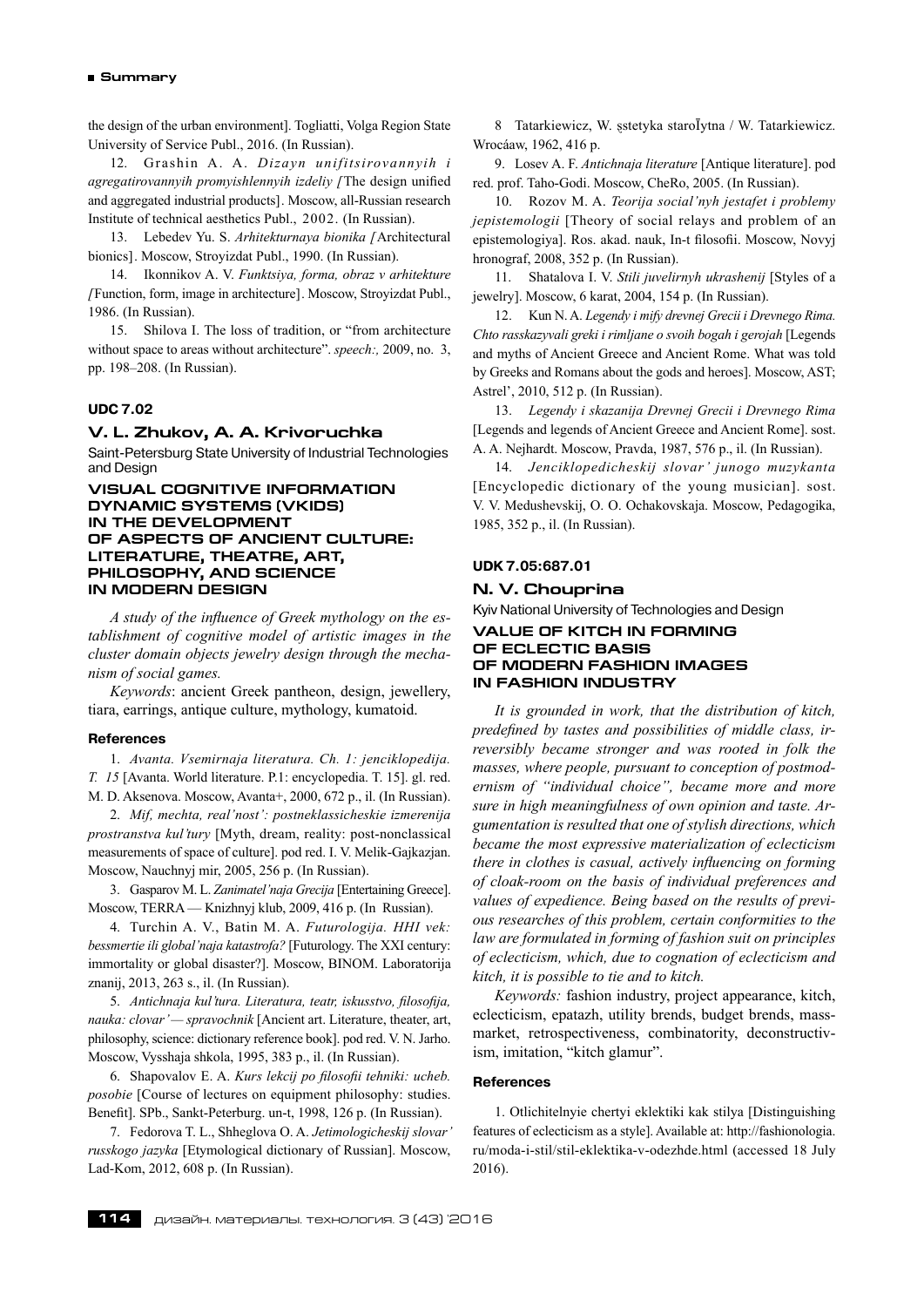2. Ovchynnykova Yu. *Kitch kak kontseptsiya v graficheskom dizayne* [Кitch as a conception in graphic design]. Dyss. of kand. of art criticism: 17.00.04. Ekaterinburg, 2007, 276 p. (In Russian).

3. *Istoriya casual stilya* (Teddy-boys, Modos, skinhedyi, futbolnyie huliganyi [History of casual as a style (Teddy-boys, Modos, skynkhedy, soccers hooligans)]. Available at: http://www. be-casuals.ru/collections/295‑istoriya-casual-stilya.html (accessed 18 July 2016).

4. *Stil casual* (kezhual) — moda bez pravil [Style of casual is fashion without rules] Available at: http://fashionologia.ru/casual. html (accessed 18 July 2016).

5. Stil casual: harakternyie osobennosti, raznovidnosti, firmyiizgotoviteli [Style of casual: characteristic features, varieties, firmsmanufacturers]. Available at: http://zapiskiprofana.ru/stil-casual (accessed 18 July 2016).

6. Chuprina N. V., Ostapenko T. М. *Eklektizm yak zasib formuvannya modnih tendentsiy v suchasniy industriyi modi* [Eclecticism as mean of fashion tendencies forming in modern fashion industry]. Bulletin of Kharkiv State Academy of Design and Arts. Kharkiv, 2014. no 2, pp. 51–55. (In Ukraine).

7. Ispolzovanie eklektiki i stilya fyuzhn v odezhde [Use of eclecticism and f'usion style in clothes]. Available at: http://www. irbis.vegu.ru/repos/12032/HTML/105.htm (accessed 18 July 2016).

8. Tkanko О. *Moda ikItch: metamorfozi obrazIv kostyumu* [Fashion & Kitch: metamorphoses of images of the suit]. Visnyk of National Academy of Arts. Lviv, no 26, pp. 61–67. (In Ukraine).

## **UDC 671.121.5**

#### **S. E. Petrova, M. A. Fedotova**

North-Eastern federal University named after M. K. Ammosov

## **APPLYING OF MECHANISMS IN THE DESIGN OF EXCLUSIVE-TRANSFORMER RING**

*This paper presents the design of exclusive jewelry (ring-transformer) made of 750 gold with inserts from precious stones. Mobility of parts of ring performed using a spring mechanism and hinges.*

*Keywords*: jewelry design, herbal and folk motifs, 3Ddesign, mechanisms to ensure the transformation.

## **References**

1. Kuhta M. S., Kumanin V. I., Sokolova M. L. i dr. *Promyshlennyj dizajn* [Industrial Design]. Tomsk, Tomskij politehnicheskij universitet, 2013. (In Russian).

2. Zykov F. M. *Juvelirnye izdelijaja kutov* [Jewelry of Yakuts]. Jakutsk, Jakutskoe kn. izd-vo, 1976. (In Russian).

3. Zjabneva O. A. *Dizajn juvelirnyh izdelij* [Jewelry Design]. Moscow, MGUPI, 2011. (In Russian).

4. Galanin S. I., Barinova L. E., Kolupaev K. N. *Sozdanie juvelirnyh izdelij-transformerov iz metallov razlichnyh cvetov so slozhnoj fakturoj poverhnosti* [Creating of metal jewelrytransformers of different colors with a complex surface texture]. *Dizajn. Teorija i praktika*, 2014, vyp. 17, pp. 22–33. (In Russian).

# **UDC769.91 (659.133.1./085.8)**

# **N. I. Natus, L. T. Zhukova**

St. Petersburg State University of industrial technologies and design

# **FEATURES OF PROJECT AND GRAPHICAL MODELLING IN THE URBAN ENVIRONMENT**

*The article deals with the experience of the introduction of new technologies in outdoor advertising and urban space revealing architectural and artistic metropolis of conformity in respect of urban planning environment. And as we study the use of the outdoor advertising with respect to the built environment and architecture of city buildings.*

*Keywords:* outdoor advertising, aesthetic perception, composition, harmony.

#### **References**

1. Spichak I. S. *Nekotorye voprosy vzaimosvjazi hudozhestvenno-konstruktorskoj proektnoj grafiki i hudozhestvenno-graficheskoj podgotovki hudozhnikovkonstruktorov* [Some questions of interrelation of art and design design graphics and art and graphic training of designers]. Moscow, 1981, pp. 16. (In Russian).

2. Zubarevich E., Shatin Ju. *Hudozhestvennoe konstruirovanie za rubezhom* [Art designing abroad]. *Vsesojuz. nauch.‑issled. in-t tehn. jestetiki Gos. kom. Soveta Ministrov SSSR po nauke i tehnike. Vyp. 3: Vizual'nye kommunikacii*. Moscow, 1974, pp. 301–480. (In Russian).

3. *Metodika hudozhestvennogo konstruirovanija* [Technique of art designing]. *Vsesojuz. nauch.‑issled. in-t tehn. jestetiki Gos. kom. Soveta Ministrov SSSR po nauke i tehnike*. Moscow, 1978, pp. 192. (In Russian).

4. Gutnov A. Je., Lezhava I. G. *Budushhee goroda* [Future of the city]. Moscow, Strojizdat, 1977, 126 p. (In Russian).

## **UDC 72/71**

# **M. R. Semenov, V. S. Belgorodskiy** Moscow State University of Design and Technology

**DEVELOPMENT** 

# **OF DESIGN ENGINEERING METHOD IN CASE OF PLACES BRANDING**

*The article discusses the design method of managing the brand territory, taking into account national and cultural factors for the design of the product leveling the difference between the actual identity of the territory and its perception among the outside world.*

*Keywords:* design engineering, design management, places branding.

#### **References**

1. Semenov M. R., Belgorodskiy V. S., Kostyleva V. V. Brand development based on national and cultural identity of territory. Moscow, Design and Technology, 2015, no 4. (In Russian).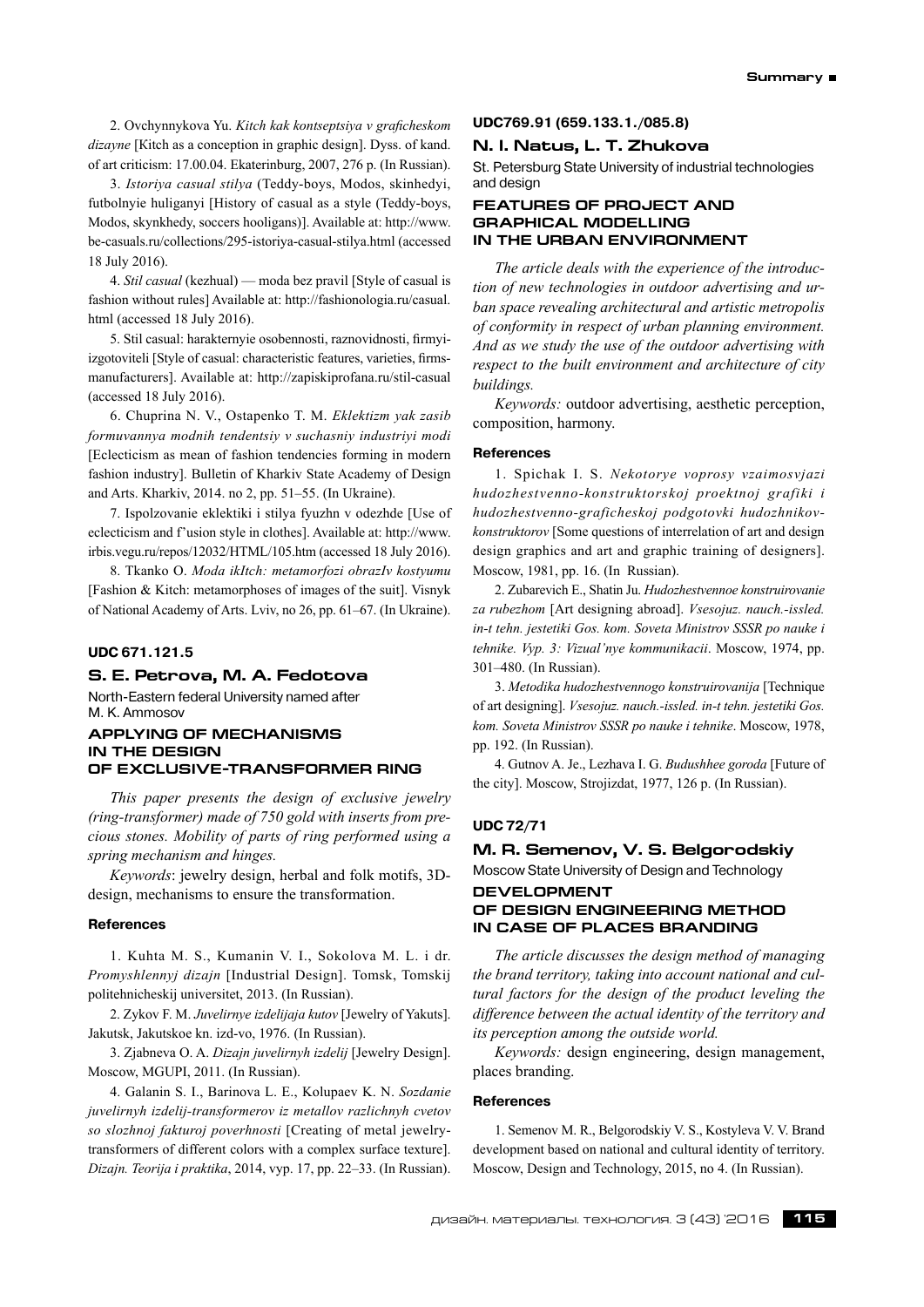## **UDC 141**

**Yu. V. Manko**

# **PHILOSOPHIC–METHODOLOGICAL ANALYSIS OF THE CONCEPT OF "INDUSTRY 4.0"**

*Submitted by philosophical-methodological analysis of the new concept of production technology.*

*Keywords*: scientific-technical revolution, information technology, production technology.

#### **References**

1. Marks K. i Jengel's F. Soch. 2 izd., t. 46, ch.2, s. 208. (In Russian).

2. Sankt-PeterburgskieVedomosti. 04.04.2016. (In Russian).

3. Industrija 4.0: proizvodstvennye process budushhego. Available at: http://www.up-pro.ru/library/opinion/industriya-4.0.html. (accessed 17.03.2016).

4. Promyshlennaja revoljucija 4.0: ugrozyreal'nye i mnimye. Available at: http://konstruktor.net/podrobnee-au/promyshlennajarevoljucija-40‑ugrozy-realnye-i-mnimye.html. (accessed 17.03.2016).

5. Sankt-PeterburgskieVedomosti. 05.04.2016 g. (In Russian).

# **UDC 539,434: 677,494**

# **A. V. Demidov 1, A. G. Makarov 1,2, N. V. Pereborova1, A. M. Shvankin1**

<sup>1</sup> Sankt-Petersburg State University of Industrial Technology and Design

<sup>2</sup> Sankt-Petersburg State University

## **NUMERICAL FORECASTING OF DEFORMATION-RELAXATION PROCESSES ARAMID MATERIALS UNDER VARYING TEMPERATURES**

*The article deals with the numerical prediction of strain-relaxation processes of aramid materials under variable temperature. A generalization of the nonlinear prediction methods and nonlinear creep relaxation in case of the processes taking place in a changing temperature by introducing into consideration the temperature and straintime and temperature-silo-time analogies.*

*Keywords:* aramid materials thermoviscoelastic, deformation, mathematical modeling, numerical prediction, variable temperature.

#### **References**

1. Makarov A. G. *Kontrol'parametrov nelinejno-nasledstvennyh jader relaksacii i zapazdyvanija sinteticheskih nitej* // *Izvestija vysshih uchebnyh zavedenij. Tehnologija tekstil'noj promyshlennosti* [The News of higher educational institutions.The technology of the textile industry], 2000, no 2, pp. 12–16. (In Russian).

2. Stalevich A. M., Makarov A. G. *Variant spektra nasledstvenno-vjazkouprugoj relaksacii sinteticheskih nitej* // *Izvestija vysshih uchebnyh zavedenij. Tehnologija tekstil'noj promyshlennosti* [The News of higher educational institutions. The technology of the textile industry], 2000, no 3, pp. 8–13. (In Russian).

3. Makarov A. G., Stalevich A. M. *Variant prognozirovanija processov deformirovanija sinteticheskih nitej* // *Himicheskie volokna* [Chemical fibers], 2001, no 4, pp. 67–69. (In Russian).

4. Makarov A. G., Stalevich A. M. *Metody utochnenija i kontrolja prognoziruemyh sostojanij sinteticheskih materialov* // *Himicheskie volokna* [Chemical fibers], 2001, no 5, pp. 58–61. (In Russian).

5. Stalevich A. M., Makarov A. G. *Opredelenie vjazkouprugih harakteristik na primere poliakrilonitril'noj niti* // *Himicheskie volokna* [Chemical fibers], 2001, no 6, pp. 68–70. (In Russian).

6. Makarov A. G., Stalevich A. M. *Variant spektrov relaksacii i zapazdyvanija u amorfno-kristallicheskih sinteticheskih nitej* // *Himicheskie volokna* [Chemical fibers], 2002, no 3, pp. 52–55. (In Russian).

7. Stalevich A. M., Makarov A. G., Saidov E. D. *Raschjotnojeksperimental'naja ocenka pogloshhaemoj mehanicheskoj raboty pri deformirovanii sinteticheskoj niti* // *Himicheskie volokna* [Chemical fibers], 2002, no 3, pp. 55–57. (In Russian).

8. Makarov A. G., Stalevich A. M. *Prognoz obratnoj relaksacii i deformacionno-vosstanovitel'nyh processov sinteticheskih nitej* // *Himicheskie volokna* [Chemical fibers], 2002, no 6, pp. 62–64. (In Russian).

9. Makarov A. G. *Opredelenie analiticheskoj vzaimosvjazi normirovannyh jader relaksacii i polzuchesti v linejnoj teorii vjazkouprugosti tekstil'nyh materialov* // *Izvestija Vysshih uchebnyh zavedenij. Tehnologija tekstil'noj promyshlennosti* [The News of higher educational institutions.The technology of the textile industry], 2002, no 2, pp. 13–17. (In Russian).

10. Makarov A. G., Stalevich A. M. *Prognozirovanie vosstanovitel'nogo deformacionnogo processa i obratnoj relaksacii polimernyh materialov* // *Izvestija Vysshih uchebnyh zavedenij. Tehnologija tekstil'noj promyshlennosti* [The News of higher educational institutions.The technology of the textile industry], 2002, no 3, pp. 10–13. (In Russian).

11. Stalevich A. M., Makarov A. G., Saidov E. D. *Uprugie komponenty diagrammy rastjazhenija sinteticheskoj niti* // *Izvestija Vysshih uchebnyh zavedenij. Tehnologija tekstil'noj promyshlennosti* [The News of higher educational institutions. The technology of the textile industry], 2002, no 4–5, pp. 15–18. (In Russian).

12. Stalevich A. M., Makarov A. G., Saidov E. D. *Relaksacionnaja spektrometrija sinteticheskoj niti* // *Izvestija Vysshih uchebnyh zavedenij. Tehnologija tekstil'noj promyshlennosti* [The News of higher educational institutions. The technology of the textile industry], 2003, no 1, pp. 16–22. (In Russian).

13. Makarov A. G., Ovsjannikov D. A. *Komp'juternoe opredelenie spektral'nyh i jenergeticheskih harakteristik sinteticheskih tkanej* // *Vestnik Sankt-Peterburgskogo gosudarstvennogo universiteta tehnologii i dizajna* [Bulletin of St. Petersburg State University of Technology and Design], 2005, no 11, pp. 5–9. (In Russian).

14. Demidov A. V., Makarov A. G., Stalevich A. M. *Metody komp'juternogo analiza vjazkouprugosti tehnicheskih tkanej* // *Izvestija Vysshih uchebnyh zavedenij. Tehnologija tekstil'noj promyshlennosti* [The News of higher educational institutions.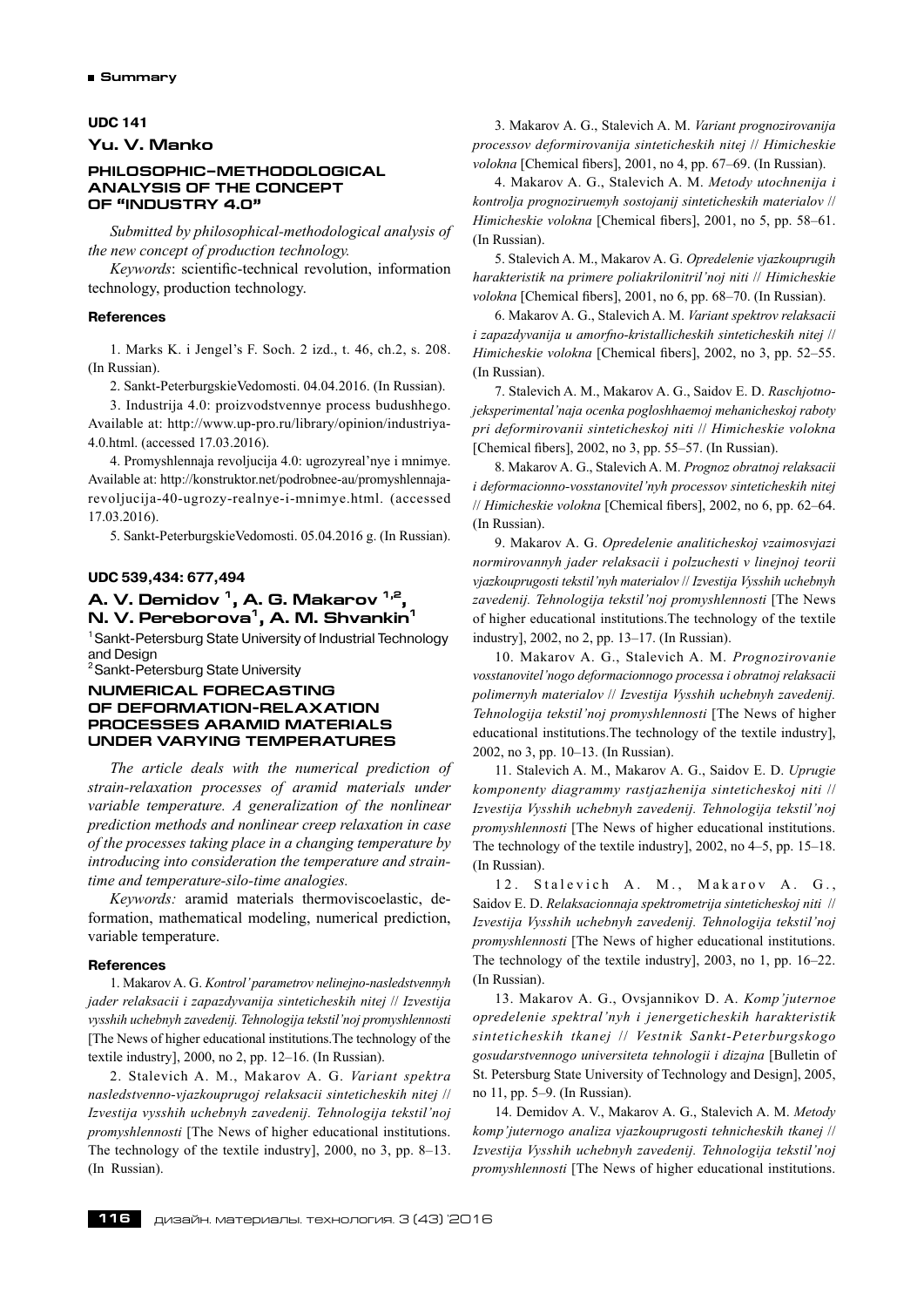The technology of the textile industry], 2006, no 3, pp. 13–17. (In Russian).

15. Demidov A. V., Makarov A. G., Stalevich A. M. *Issledovanie izmenenij deformacionnyh svojstv polijefirnyh nitej v zavisimosti ot stepeni krutki* // *Izvestija Vysshih uchebnyh zavedenij. Tehnologija tekstil'noj promyshlennosti* [The News of higher educational institutions.The technology of the textile industry], 2006, no 4, pp. 9–13. (In Russian).

16. Ovsjannikov D. A., Makarov A. G., Stalevich A. M., Demidov A. V. *Variant reshenija zadachi po matematicheskomu modelirovaniju vjazkouprugih processov polimerov* // *Vestnik Sankt-Peterburgskogo universiteta. Serija 10. Prikladnaja matematika. Informatika. Processy upravlenija* [Bulletin of St. Petersburg State University. Series 10 Applied Mathematics. Computer science. Management processes], 2006, no 3, pp. 46–54. (In Russian).

17. Demidov A. V., Makarov A. G., Stalevich A. M. *Opredelenie deformacionnyh harakteristik sinteticheskih nitej v uslovijah peremennoj temperatury* // *Himicheskie volokna* [Chemical fibers], 2006, no 3, pp. 58–61. (In Russian).

18. Demidov A. V., Makarov A. G., Stalevich A. M. *Komp'juternoe issledovanie vjazkouprugosti polimernyh materialov* // *Himicheskie volokna* [Chemical fibers], 2006, no 5, pp. 38–43. (In Russian).

19. Demidov A. V., Makarov A. G., Stalevich A. M. *Optimizacija vybora modeli vjazkouprugosti sinteticheskih nitej* // *Himicheskie volokna* [Chemical fibers], 2006, no 6, pp. 47–51. (In Russian).

20. Demidov A. V., Makarov A. G., Stalevich A. M. *Kriterii optimal'nogo vybora matematicheskoj modeli vjazkouprugosti tekstil'nyh materialov* // *Izvestija Vysshih uchebnyh zavedenij. Tehnologija tekstil'noj promyshlennosti* [The News of higher educational institutions.The technology of the textile industry], 2006, no 5, pp. 18–22. (In Russian).

21. Demidov A. V., Makarov A. G., Stalevich A. M. *Opredelenie mehanicheskih harakteristik tekstil'nyh materialov pri peremennoj temperature* // *Izvestija Vysshih uchebnyh zavedenij. Tehnologija tekstil'noj promyshlennosti* [The News of higher educational institutions.The technology of the textile industry], 2006, no 6, pp. 14–19. (In Russian).

22. Demidov A. V., Makarov A. G., Stalevich A. M. *Variant prognozirovanija deformacionnyh processov polimernyh materialov* // *Materialovedenie* [Materials], 2006, no 8, pp. 5–10. (In Russian).

23. Demidov A. V., Makarov A. G., Stalevich A. M. *Komp'juternoe prognozirovanie deformacionnyh processov tekstil'nyh materialov* // *Izvestija vysshih uchebnyh zavedenij. Tehnologija tekstil'noj promyshlennosti*. 2007. no 2. pp. 14–18 (In Russian).

24. Demidov A. V., Makarov A. G., Stalevich A. M. *Sistemnyj analiz vjazkouprugosti tekstil'nyh materialov* // *Izvestija vysshih uchebnyh zavedenij. Tehnologija tekstil'noj promyshlennosti* [The News of higher educational institutions.The technology of the textile industry], 2007, no 3, pp. 20–24. (In Russian).

25. Makarov A. G., Demidov A. V., Novoselova A. G., Stalevich A. M. *Metody spektral'nogo modelirovanija mehanicheskoj relaksacii tekstil'nyh materialov* // *Izvestija vysshih uchebnyh zavedenij. Tehnologija tekstil'noj promyshlennosti* [The News of higher educational institutions.The technology of the textile industry], 2007, no 1, pp. 15–19. (In Russian).

26. Demidov A. V., Makarov A. G., Stalevich A. M. *Sistemnyj analiz vjazkouprugosti polijefirnyh nitej* // *Himicheskie volokna* [Chemical fibers], 2007, no 1, pp. 62–65. (In Russian).

27. Demidov A. V., Makarov A. G., Stalevich A. M. *Variant matematicheskogo modelirovanija deformacionnyh processov sinteticheskih nitej* // *Himicheskie volokna* [Chemical fibers], 2007, no 6, pp. 49–52. (In Russian).

28. Demidov A. V., Makarov A. G., Stalevich A. M. *Issledovanie uprugih, vjazkouprugih i plasticheskih harakteristik himicheskih nitej* // *Himicheskie volokna* [Chemical fibers], 2007, no 6, pp. 52–55. (In Russian).

29. Demidov A. V., Makarov A. G., Stalevich A. M. *Variant prognozirovanija nelinejno-nasledstvennoj vjazkouprugosti polimerov* // *Prikladnaja mehanika i tehnicheskaja fizika* [Journal of Applied Mechanics and Technical Physics], 2007, vol. 48, no 5, pp. 147–157. (In Russian).

30. Makarov A. G., Demidov A. V., Stalevich A. M. *Variant modelirovanija nelinejno-nasledstvennoj vjazkouprugosti polimernyh materialov* // *Mehanika tverdogo tela* [Mechanics of Solids], 2009, no 1, pp. 155–165. (In Russian).

31. Drobotun N. V., Slucker G. Ja., Makarov A. G. *Metod rascheta kompressionnogo trikotazha dlja lechenija varikoznogo rasshirenija ven* // *Izvestija vysshih uchebnyh zavedenij. Tehnologija legkoj promyshlennosti* [The News of higher educational institutions.The technology of light industry], 2009, no 3, pp. 36–39. (In Russian).

32. Demidov A. V., Artem'eva E. N., Kalanchuk O. Je. *Opredelenie jenergii aktivacii processov relaksacii i polzuchesti polimernyh materialov* // *Izvestija vysshih uchebnyh zavedenij. Tehnologija legkoj promyshlennosti* [The News of higher educational institutions.The technology of light industry], 2010, no 2, pp. 39–43. (In Russian).

33. Gorshkov A. P., Makarov A. G., Rymkevich O. V., Rymkevich P. P. *Matematicheskoe modelirovanie processov nestacionarnoj teploprovodnosti cherez mnogoslojnye izdelija tekstil'noj i shvejnoj promyshlennosti* // Design. Materials. Technology, 2010, no 4 (15), pp. 88–92. (In Russian).

34. N. V. Drobotun, G. Ja. Slucker, A. G. Makarov. *Metod rascheta kompressionnogo trikotazha dlja lechenija varikoznogo rasshirenija ven* // *Izvestija vysshih uchebnyh zavedenij. Tehnologija legkoj promyshlennosti* [The News of higher educational institutions. The technology of light industry], 2009, no 3, pp. 34–37. (In Russian).

35. Makarov A. G., Kiselev P. V., Rybachuk P. V., Zurahov V. P. *Kriterii nadezhnosti prognozirovanija vjazkouprugosti polimernyh materialov* // *Izvestija vysshih uchebnyh zavedenij. Tehnologija legkoj promyshlennosti* [The News of higher educational institutions. The technology of light industry, 2011, no 1 (11), pp. 56–60. (In Russian).

36. A Makarov A. G., Kiselev P. V., Rybachuk P. V., Pushkar' D. V*. Variant modelirovanija relaksacii i polzuchesti polimernyh odnoosno orientirovannyh materialov* // Design. Materials. Technology, 2011, no 1 (16), pp. 91–94. (In Russian).

37. Makarov A. G., Kiselev P. V., Rybachuk P. V., Zurahov V. P. *Vysokoskorostnoe deformirovanie odnoosno*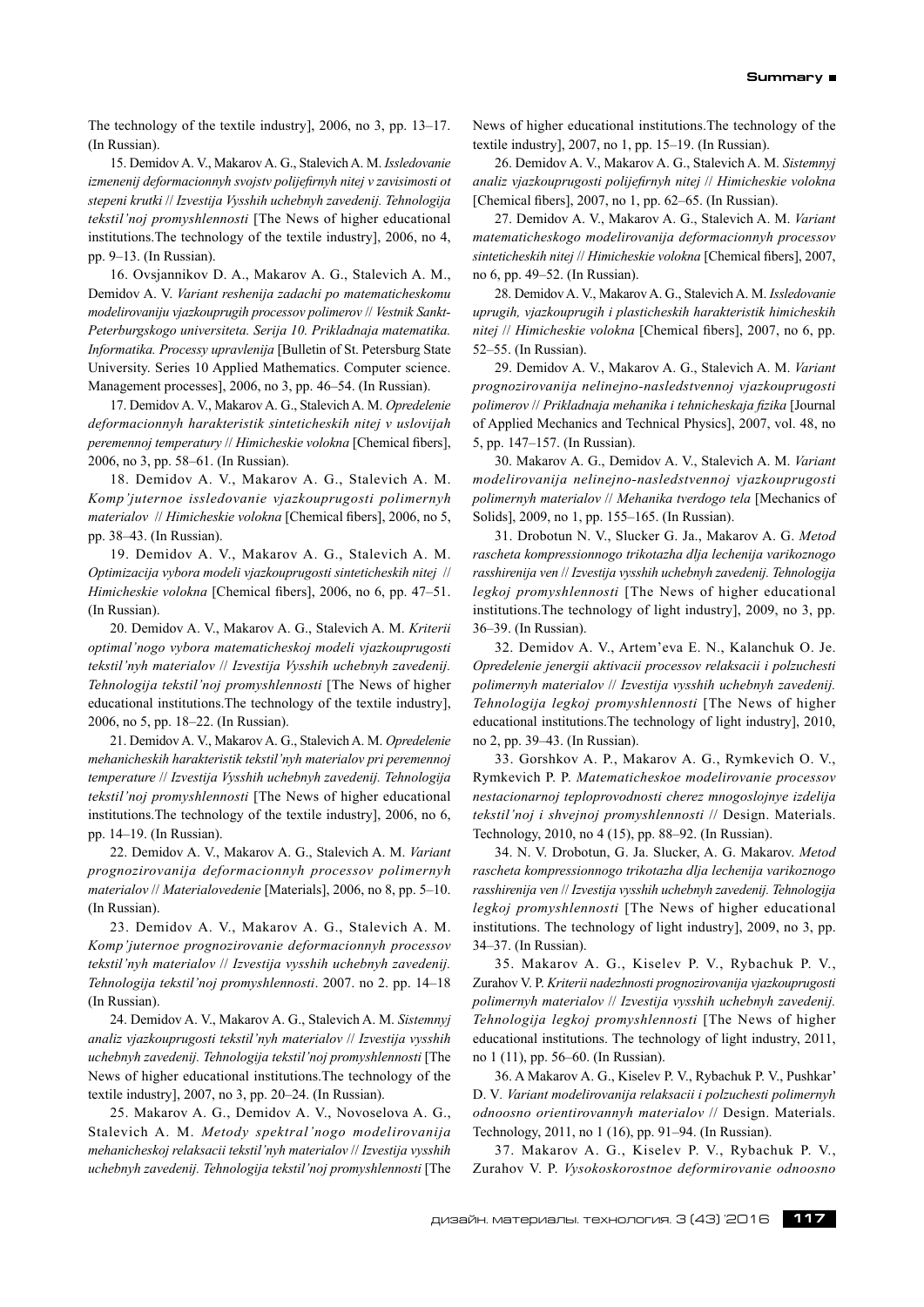*orientirovannyh polimernyh materialov* // Design. Materials. Technology, 2011, no 2 (17), pp. 95–97. (In Russian).

38. Zurahov V. P., Makarov A. G., Makarova M. A. *Prognozirovanie deformacionnyh svojstv poliamidnyh tkanej dlja parashjutnyh kupolov* // Design. Materials. Technology, 2011, no 4 (19), pp. 81–86. (In Russian).

39. Makarov A. G., Kiselev P. V., Rybachuk P. V., Zurahov V. P. *Vzaimoobratimost' integral'nyh jader relaksacii i polzuchesti pri linejnosti vjazkouprugih svojstv polimernyh materialov* // *Vestnik Sankt-Peterburgskogo gosudarstvennogo universiteta tehnologii i dizajna. Serija 1. Estestvennye i tehnicheskie nauki* [Bulletin of St. Petersburg State University of Technology and Design. 1. A series of natural and technical sciences], 2011, no 1, pp. 69–72. (In Russian).

40. Rymkevich P. P., Romanova A. A., Gorshkov A. P., Makarov A. G. *Fizicheskie osnovy vjazkouprugogo povedenija orientirovannyh amorfno-kristallicheskih polimerov* // *Izvestija vysshih uchebnyh zavedenij. Tehnologija legkoj promyshlennosti* [The News of higher educational institutions. The technology of light industry], 2012, no 2 (16), pp. 70–73. (In Russian).

41. Makarov A. G., Slucker G. Ja., Terushkina O. B., Drobotun N. V. *Mehanika funkcionirovanija medicinskih izdelij kompressionnogo i kontrkompressionnogo naznachenija* // *Izvestija vysshih uchebnyh zavedenij. Tehnologija legkoj promyshlennosti* [The News of higher educational institutions.The technology of light industry], 2012, no 4 (18), pp. 28–31. (In Russian).

42. Makarov A. G., Gorshkov A. P., Rymkevich P. P., Pereborova N. V. *Metod korrekcii parametrov matematicheskoj modeli relaksacii polimerov po tochkam jeksperimental'noj diagrammy rastjazhenija* // Design. Materials. Technology, 2012, no 1 (21), pp. 23–28. (In Russian).

43. Makarov, A. G., Slucker G. Ja., Terushkina O. B., Drobotun N. V. *Fizicheskij analiz kinetiki polzuchesti mononitej iz polipropilena i polivinilidenftorida* // Design. Materials. Technology, 2012, no 3 (23), pp. 41–44. (In Russian).

44. Makarov A. G., Egorova M. A., Zurahov N. P., Fomina A. V. *Opredelenie analiticheskoj vzaimosvjazi normirovannyh jader relaksacii i zapazdyvanija v linejnoj teorii vjazkouprugosti polimernyh materialov* // Design. Materials. Technology, 2012, no 3 (23), pp. 48–50. (In Russian).

45. Makarov A. G., Slucker G. Ja., Zhukovskij V. A., Terushkina O. B., Drobotun N. V., Filipenko T. P., Edomina N. A. *Uprugie svojstva polipropilenovyh i polivinilidenftoridnyh mononitej i setchatyh jendoprotezov na ih osnove* // *Himicheskie volokna* [Chemical fibers], 2012, no 5, pp. 28–32. (In Russian).

46. Makarov A. G., Rymkevich, P. P., Romanova A. A., Golovina V. V. *The Energy Barriers Model for the Physical Description of the Viscoelasticity of Synthetic Polymers: Application to the Uniaxial Orientational Drawing of Polyamide Films* // *Journal of Macromolecular Science. Part B: Physicpp* [Journal of Macromolecular Science. Part B: Physics], 2013, vol. 52, no 12, pp. 1829–1847. (In Russian).

47. Makarov A. G., Pereborova N. V., Demidov A. V., Vagner V. I. *Spektral'nyj analiz relaksacionnyh svojstv polimernyh nitej amorfno-kristallicheskogo stroenija* // *Himicheskie volokna* [Chemical fibers], 2013, no 5, pp. 44–47. (In Russian).

48. Golovina V. V., Rymkevich P. P., Makarov A. G., Romanova A. A. *Prognozirovanie deformacionnyh i relaksacionnyh processov v odnoosnoorientirovannyh polimernyh materialah* // *Himicheskie volokna* [Chemical fibers], 2013, no 6, pp. 33–40. (In Russian).

49. Grebenkin A. A., Grebenkin A. N., Sokolov V. P., Makarov A. G. *Issledovanie vlijanija mikrochastic medi na fungicidnye svojstva natural'nyh metallizirovannyh tkanej* // *Izvestija vysshih uchebnyh zavedenij. Tehnologija legkoj promyshlennosti* [The News of higher educational institutions. The technology of light industry], 2013, no 1 (19), pp. 13–15. (In Russian).

50. Golovina V. V., Makarov A. G., Rymkevich P. P. *Metod analogij i ego fizicheskoe obosnovanie dlja opisanija termovjazkouprugosti amorfno-kristallicheskih polimernyh nitej* // *Izvestija vysshih uchebnyh zavedenij. Tehnologija legkoj promyshlennosti* [The News of higher educational institutions. The technology of light industry], 2013, no 1 (19), pp. 67–70. (In Russian).

51. Makarov A. G., Sloutsker G. Y., Drobotun N. V., Terushkina O. B. *Dolgovechnost' i polzuchest' volokon orientirovannogo polipropilena. Chast' 1* // *Izvestija vysshih uchebnyh zavedenij. Tehnologija legkoj promyshlennosti* [The News of higher educational institutions. The technology of light industry], 2013, no 2 (20), pp. 66–69. (In Russian).

52. Makarov A. G., Sloutsker G. Y., Drobotun N. V., Terushkina O. B. *Dolgovechnost' i polzuchest' volokon orientirovannogo polipropilena. Chast' 2* // *Izvestija vysshih uchebnyh zavedenij. Tehnologija legkoj promyshlennosti* [The News of higher educational institutions.The technology of light industry]*,* 2013, no 2 (20), pp. 70–74. (In Russian).

53. Makarov A. G., Pereborova N. V., Wagner V. I., Rymkevich P. P., Gorshkov A. S. *Osnovy matematicheskogo modelirovanija relaksacii i polzuchesti polimernyh materialov* // *Izvestija vysshih uchebnyh zavedenij. Tehnologija legkoj promyshlennosti* [The News of higher educational institutions. The technology of light industry], 2013, no 3 (21), pp. 27–31. (In Russian).

54. Makarov A. G., Pereborova N. V., Wagner V. I., Rymkevich P. P., Gorshkov A. S. *Osnovy doveritel'nogo prognozirovanija relaksacionnyh i deformacionnyh processov polimernyh materialov tekstil'noj i legkoj promyshlennosti* // *Izvestija vysshih uchebnyh zavedenij. Tehnologija legkoj promyshlennosti* [The News of higher educational institutions. The technology of light industry], 2013, no 4 (22), pp. 32–34. (In Russian).

55. Makarov A. G., Pereborova N. V., Wagner V. I., Kuzmin S. D. *Variant spektra nasledstvenno-vjazkouprugoj relaksacii trikotazhnyh jelastomerov i obrazujushhih ih polimernyh nitej* // Design. Materials. Technology, 2013, no 2 (27), pp. 79–83. (In Russian).

56. Gorshkov A. P., Makarov A. G., Romanova A. A., Rymkevich P. P. *Modelirovanie deformacionnyh processov orientirovannyh polimerov na osnove opisanija kinetiki nadmolekuljarnyh struktur, razdelennyh jenergeticheskimi bar'erami* // *Inzhenerno-stroitel'nyj zhurnal* [Civil Engineering Journal], 2013, no 9 (44), pp. 75–83. (In Russian).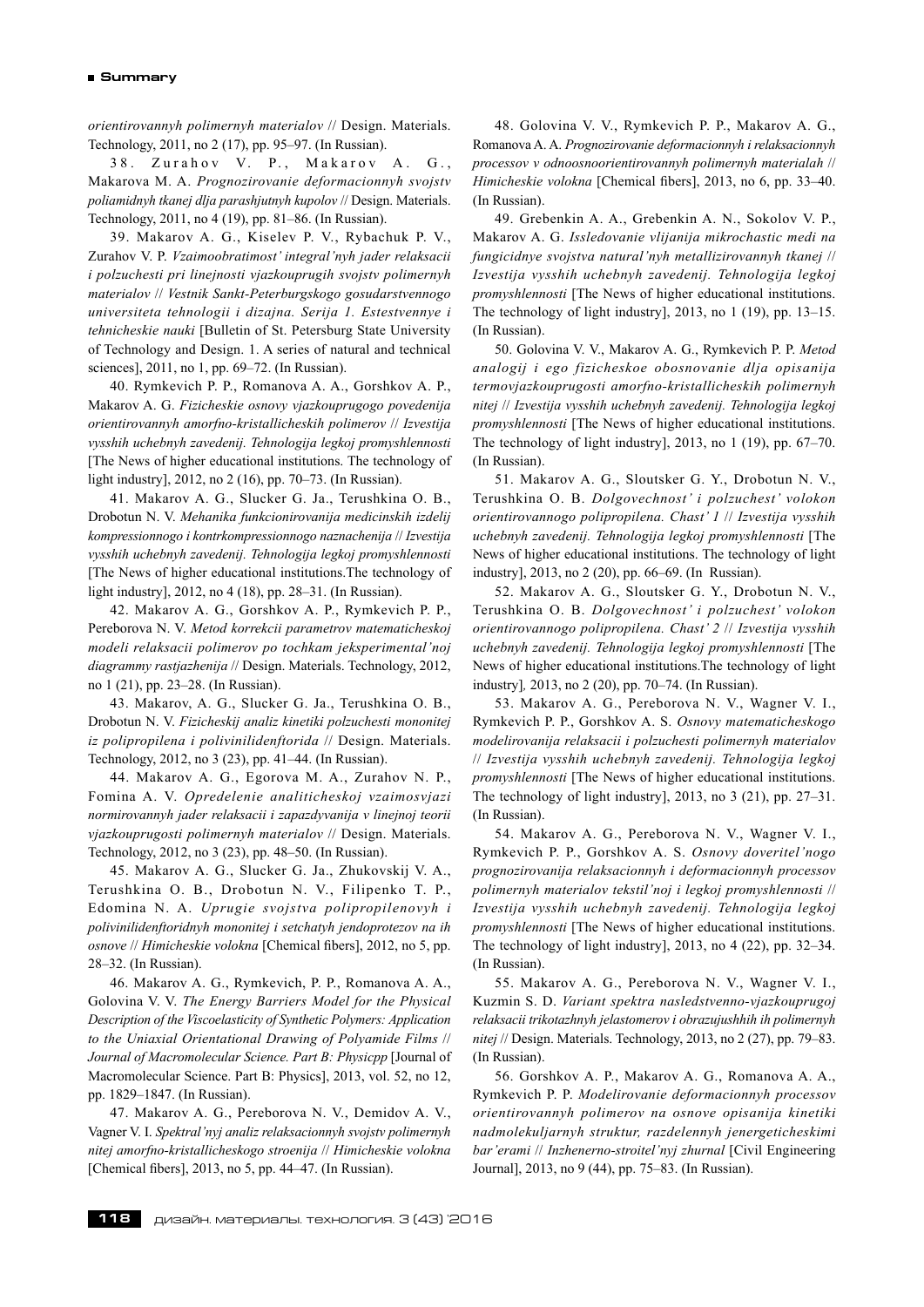57. Makarov A. G., Pereborova N. V., Wagner V. I, Rymkevich P. P., Gorshkov A. P. *The basis of spectral-temporal analysis of relaxation and deformation properties of polymeric materials in textile and light industry* // *Izvestija vysshih uchebnyh zavedenij. Tehnologija legkoj promyshlennosti* [The News of higher educational institutions.eedings of the higher educational institutions. The technology of light industry], 2014, no 1 (23), pp. 24–29. (In Russian).

58. Makarov A. G., Pereborova N. V., Vagner V. I., Rymkevich P. P., Gorshkov A. P. *Osnovy spektral'no-vremennogo analiza relaksacionnyh i deformacionnyh svojstv polimernyh materialov tekstil'noj i legkoj promyshlennosti* // *Izvestija vysshih uchebnyh zavedenij. Tehnologija legkoj promyshlennosti* [The News of higher educational institutions.eedings of the higher educational institutions. The technology of light industry], 2014, no 1 (23), pp. 19–23. (In Russian).

59. Makarov A. G., Slucker G. Ja., Drobotun N. V., Vasil'eva V. V. *Diagrammy rastjazhenija orientirovannyh volon polipropilena pri variacii skorosti rastjazhenija* // *Izvestija vysshih uchebnyh zavedenij. Tehnologija legkoj promyshlennosti* [The News of higher educational institutions.eedings of the higher educational institutions. The technology of light industry], 2014, no 3 (25), pp. 47–50. (In Russian).

60. Makarov A. G., Slucker G. Ja., Drobotun N. V., Vasil'eva V. V. *Analiz diagramm rastjazhenija orientirovannyh volokon polipropilena* // *Izvestija vysshih uchebnyh zavedenij. Tehnologija legkoj promyshlennosti* [The News of higher educational institutions. eedings of the higher educational institutions. The technology of light industry], 2014, no 4 (26), pp. 57–63. (In Russian).

61. Makarov A. G., Pereborova N. V., Egorova M. A., Vasil'eva E. V., Vagner V. I. *Sistemnyj analiz termovjazkouprugosti polimernyh nitej* // *Izvestija vysshih uchebnyh zavedenij. Tehnologija legkoj promyshlennosti* [The News of higher educational institutions.eedings of the higher educational institutions. The technology of light industry], 2015, no 1 (27), pp. 96–100. (In Russian).

62. Makarov A. G., Slucker G. Ja., Pereborova N. V., Vasil'eva V. V., Vagner V. I. *Kinetika relaksacii naprjazhenija i polzuchesti v orientirovannyh voloknah polipropilena* // *Izvestija vysshih uchebnyh zavedenij. Tehnologija legkoj promyshlennosti* [The News of higher educational institutions.eedings of the higher educational institutions. The technology of light industry], 2015, no 1 (27), pp. 101–105. (In Russian).

63. Makarov A. G., Slucker G. Ja., Pereborova N. V., Vasil'eva V. V., Vagner V. I. *Detalizacija mehanizma relaksacii naprjazhenija v orientirovannyh voloknah polipropilena* // *Izvestija vysshih uchebnyh zavedenij. Tehnologija legkoj promyshlennosti* [The News of higher educational institutions.eedings of the higher educational institutions. The technology of light industry], 2015, no 2 (28), pp. 104–109. (In Russian).

64. Rymkevich P. P., Golovina V. V., Gorshkov A. pp., Makarov A. G., Romanova A. A. *Osrednenie fizicheskih velichin metodom normal'nogo raspredelenija* // *Izvestija vysshih uchebnyh zavedenij. Tehnologija legkoj promyshlennosti* [The News of higher educational institutions.eedings of the higher educational institutions. The technology of light industry], 2015, no 2 (28), pp. 98–103. (In Russian).

65. Makarov A. G., Pereborova N. V., Egorova M. A., Zurahov N. P., Kiselev P. V. *Prognozirovanie i sravnitel'nyj analiz deformacionnyh processov polimernoj tekstil'noj prjazhi* // *Izvestija vysshih uchebnyh zavedenij. Tehnologija legkoj promyshlennosti* [The News of higher educational institutions.eedings of the higher educational institutions. The technology of light industry], 2015, no 2 (28), pp. 78–87. (In Russian).

66. Makarov A. G., Slutsker G. Y., Drobotun N. V. Creep and fracture kinetics of polymers // Technical Physicpp, 2015, vol. 60, no 2, pp. 240–245. (In Russian).

67. Makarov A. G., Pereborova N. V., Vagner V. I., Vasil'eva E. K. *Matematicheskoe modelirovanie relaksacii i polzuchesti polimernyh nitej medicinskogo naznachenija* // *Himicheskie volokna* [Chemical fibers], 2014, no 6, pp. 37–41. (In Russian).

68. Makarov A. G., Pereborova N. V., Vagner V. I., Vasil'eva E. K. *Komp'juternoe modelirovanie i prognozirovanie deformacionnyh svojstv morskih polimernyh kanatov* // *Himicheskie volokna* [Chemical fibers], 2015, no 1, pp. 52–57. (In Russian).

69. Makarov A. G., Slucker G. Ja., Gofman I. V., Vasil'eva V. V. *Nachal'naja stadija relaksacii naprjazhenija v orientirovannyh polimerah* // *Fizika tverdogo tela* [Solid State Physics], 2015, no 4 (58), pp. 814–820. (In Russian).

70. Makarov A. G., Pereborova N. V., Vagner V. I., Vasil'eva E. K. *Razrabotka metodiki provedenija sravnitel'nogo analiza deformacionnyh i relaksacionnyh svojstv aramidnyh nitej i tekstil'nyh materialov na ih osnove* // *Izvestija vysshih uchebnyh zavedenij. Tehnologija tekstil'noj promyshlennosti* [The News of higher educational institutions. The technology of the textile industry], 2015, no 5 (359), pp. 48–58. (In Russian).

71. Makarov A. G., Pereborova N. V., Egorova M. A., Ledov D. P., Busygin K. N., Konovalov A. P. *Metodologija spektral'nogo modelirovanija deformacionno-relaksacionnyh processov polimernyh materialov* // *Izvestija vysshih uchebnyh zavedenij. Tehnologija legkoj promyshlennosti* [The News of higher educational institutions. The technology of the textile industry], 2015, no 4 (30), pp. 7–16. (In Russian).

72. Makarov A. G., Demidov A. V., Pereborova N. V., Egorova M. A. *Modelirovanie i raschetnoe prognozirovanie relaksacionnyh i deformacionnyh svojstv polimernyh parashjutnyh strop* // *Izvestija vysshih uchebnyh zavedenij. Tehnologija tekstil'noj promyshlennosti* [The News of higher educational institutions. The technology of the textile industry], 2015, no 6 (360), pp. 194–205. (In Russian).

73. Makarov A. G., Rymkevich P. P., Gorshkov A. P. *Opisanie fizicheskih zakonov na osnove novogo metoda usrednenija fizicheskih velichin* // *Vestnik Sankt-Peterburgskogo gosudarstvennogo universiteta tehnologii i dizajna. Serija 1. Estestvennye i tehnicheskie nauki* [Bulletin of St. Petersburg State University of Technology and Design. 1. A series of natural and technical sciences], 2015, no 4, pp. 3–7. (In Russian).

74. Makarov A. G., Rymkevich P. P., Basenko V. G., Ljashenko V. A., Shafarenko Ju. K. *Diagrammnyj metod reshenija odnomernyh nestacionarnyh zadach v teorii teplo- i massoperenosa* // *Vestnik Sankt-Peterburgskogo gosudarstvennogo universiteta tehnologii i dizajna. Serija 1. Estestvennye i tehnicheskie nauki* [Bulletin of St. Petersburg State University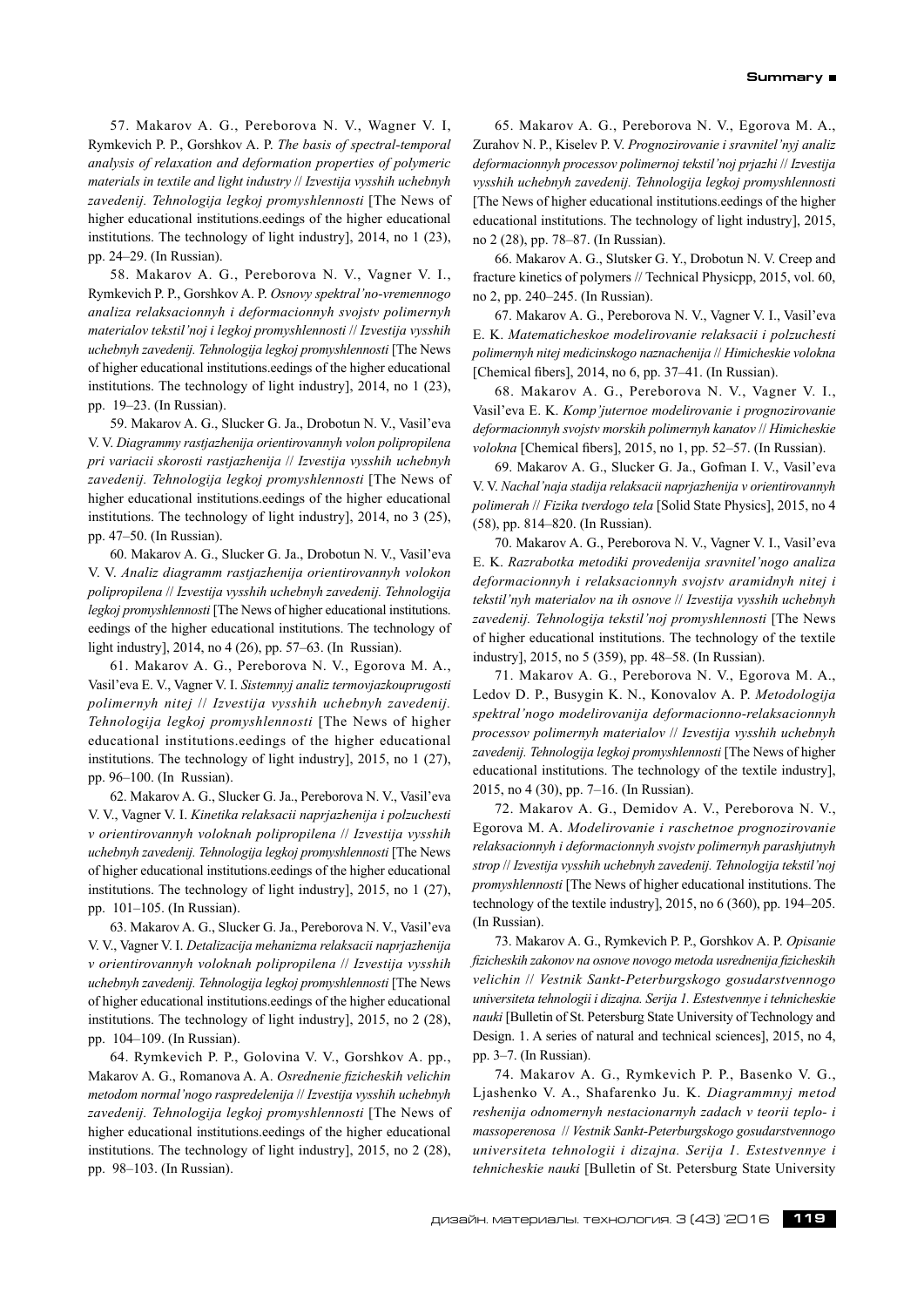#### **Summary**

of Technology and Design. 1. A series of natural and technical sciences], 2015, no 4, pp. 8–12. (In Russian).

75. Pereborova N. V. *Povyshenie kachestva produkcii tekstil'noj i legkoj promyshlennosti na osnove vnedrenija informacionnyh tehnologij v nauchnye issledovanija* // *Vestnik Sankt-Peterburgskogo gosudarstvennogo universiteta tehnologii i dizajna. Serija 1. Estestvennye i tehnicheskie nauki* [Bulletin of St. Petersburg State University of Technology and Design. 1. A series of natural and technical sciences], 2015, no 4, pp. 60–66. (In Russian).

76. Pereborova N. V. *Razrabotka innovacionnyh metodov kontrolja jekspluatacionnyh svojstv i povyshenija kachestva materialov tekstil'noj i legkoj promyshlennosti* // *Izvestija vysshih uchebnyh zavedenij. Tehnologija legkoj promyshlennosti* [The News of higher educational institutions. The technology of light industry], 2015, no 3 (29), pp. 11–19. (In Russian).

77. Pereborova N. V. *Razrabotka kriteriev kachestvennoj ocenki funkcional'no-potrebitel'skih svojstv produkcii tekstil'noj i legkoj promyshlennosti s cel'ju upravlenija kachestvom produkcii* // Design. Materials. Technology, 2015, no 4 (39), pp. 98–102. (In Russian).

78. Pereborova N. V. *Razrabotka strategicheskoj programmy sozdanija inzhiniringovogo centra tekstil'noj i legkoj promyshlennosti* // *Izvestija vysshih uchebnyh zavedenij. Tehnologija legkoj promyshlennosti* [The News of higher educational institutions. The technology of light industry], 2015, no 3 (29), pp. 35–42. (In Russian).

79. Makarov A. G., Pereborova N. V., Vagner V. I., Vasil'eva E. K. *Sravnitel'nyj analiz deformacionnyh svojstv aramidnyh nitej i tekstil'nyh materialov iz nih* // *Himicheskie volokna* [Chemical fibers], 2016, no 1, pp. 37–42. (In Russian).

80. Makarov A. G., Shvankin A. M. *Sravnitel'nyj analiz fizikomehanicheskih svojstv aramidnyh materialov* // *Izvestija vysshih uchebnyh zavedenij. Tehnologija legkoj promyshlennosti* [The News of higher educational institutions. The technology of light industry], 2016, no 1 (31), pp. 22–27. (In Russian).

81. Makarov A. G., Shvankin A. M. *Matematicheskoe modelirovanie deformacionnyh processov aramidnyh materialov* // *Vestnik Sankt-Peterburgskogo gosudarstvennogo universiteta tehnologii i dizajna. Serija 1. Estestvennye i tehnicheskie nauki* [Bulletin of St. Petersburg State University of Technology and Design. 1. A series of natural and technical sciences], 2016, no 1, pp. 10–14. (In Russian).

#### **UDC 623.4.012**

# **M. M. Chernykh, M. E. Dragunov, G. R. Valieva, L. R. Gabdrakhmanova, E. V. Kargashina**

Izhevsk State Technical University named after M. T. Kalashnikov

# **CONSUMER PROPERTIES, MATERIALS AND MANUFACTURING TECHNIQUES OF THE STANDARD SPORTING PISTOLS GRIPS**

*The article considers consumer properties of a standard sporting pistols grips depending on the material, the technology of automated production of wood the pistol* *grip MP-46M, arising during milling defects. It proposes the rational values of the cutting conditions on transitions.*

*Key words*: consumer properties, sports pistols, grips, wood, milling, elements of cutting conditions.

#### **References**

1. OOO Korporacija «intek» Available at: http: // corp-intek. ru/tekstovaya-statya (accessed 18 November 2015).

2. Tehnologija proizvodstva izdelij iz kompozicionnyh polimernyh materialov. Available at: http://elar.urfu.ru/ bitstream/10995/3568/12/1358540\_lectures\_ch\_2.pdf (accessed 21 October 2015).

3. Iur'ev A. A. Pulevaia sportivnaia strel'ba. 2‑e izd. Moscow, FiS, 1962, 383 p. (In Russian).

4. Brukner Bruno. Faustfeuerwaffen. Technik und Schieblehre. DWS Verlags GmbH, 2003.

5. Lisin V. S. Pulevaia strel'ba: Ucheb.‑metod. Posobie. Strelkovyi soiuz Rossii, 2011. 314 p. (In Russian).

6. Dragunov M. E., Chernyh M. M., Sadykova G. R. Sport air pistols competitive analysis. *Vestnik IzhGTU im. M. T. Kalashnikova*, 2013, no. 4 (60), pp. 26–28. (In Russian).

7. Chernykh М. М., Sadykova G. R., Dragunov М. Е. The ergonomics of the grips of sporting pistols. *Dizajn. Materialy. Tehnologija,* 2014, no. 2 (32), pp. 39–43. (In Russian).

8. Sadykova G.R., Chernykh М. М., Dragunov М. Е. Dimensional typology of the orthopedic grips of sporting. *Dizajn. Materialy. Tehnologija,* 2014, no. 3 (33), pp. 56–59. (In Russian).

9. Chernykh М. М., Kargashina Е. V. Qualimetric evaluation of the decorative effect of wood. *Dizajn. Materialy. Tehnologija,* 2012, no. 4 (24), pp. 57–62. (In Russian).

10. Ugolev B. N. Drevesinovedenie s osnovami lesnogo tovarovedeniia: Uchebnik dlia lesotekhnicheskikh vuzov. Izd. 3‑e, pererab. i dop. Moscow, MGUL, 2001, 340 p. (In Russian).

11. Baikal. Izhevskij mehanicheskij zavod. Available at: http: // www.baikalinc.ru/ru/company/55.html (accessed 1 November 2015).

# **UDC 687.016.5, 572.087**

# **E. A. Balandina, O. V. Revyakina**

Omsk university of design and technologies

**COLLECTION DESIGN OF STAGE COSTUMES FOR THE PLAY «THE LITTLE PRINCE» FOR THE CHILDREN WITH DISABILITIES AND THEIR PARENTS FROM THEATRE «OVERCOMING»**

*The article presents the results of research and practical experience with the collection of stage costumes for actors of children with disabilities. The recommendations have been tested and can be recommended for designing of children's stage costumes with considering the physiology and the requirements for tissues and costume's design as a whole.*

*Keywords:* children with disabilities, costume, physical characteristics, requirements to the suit and the materials, construction, decoration, characters and images.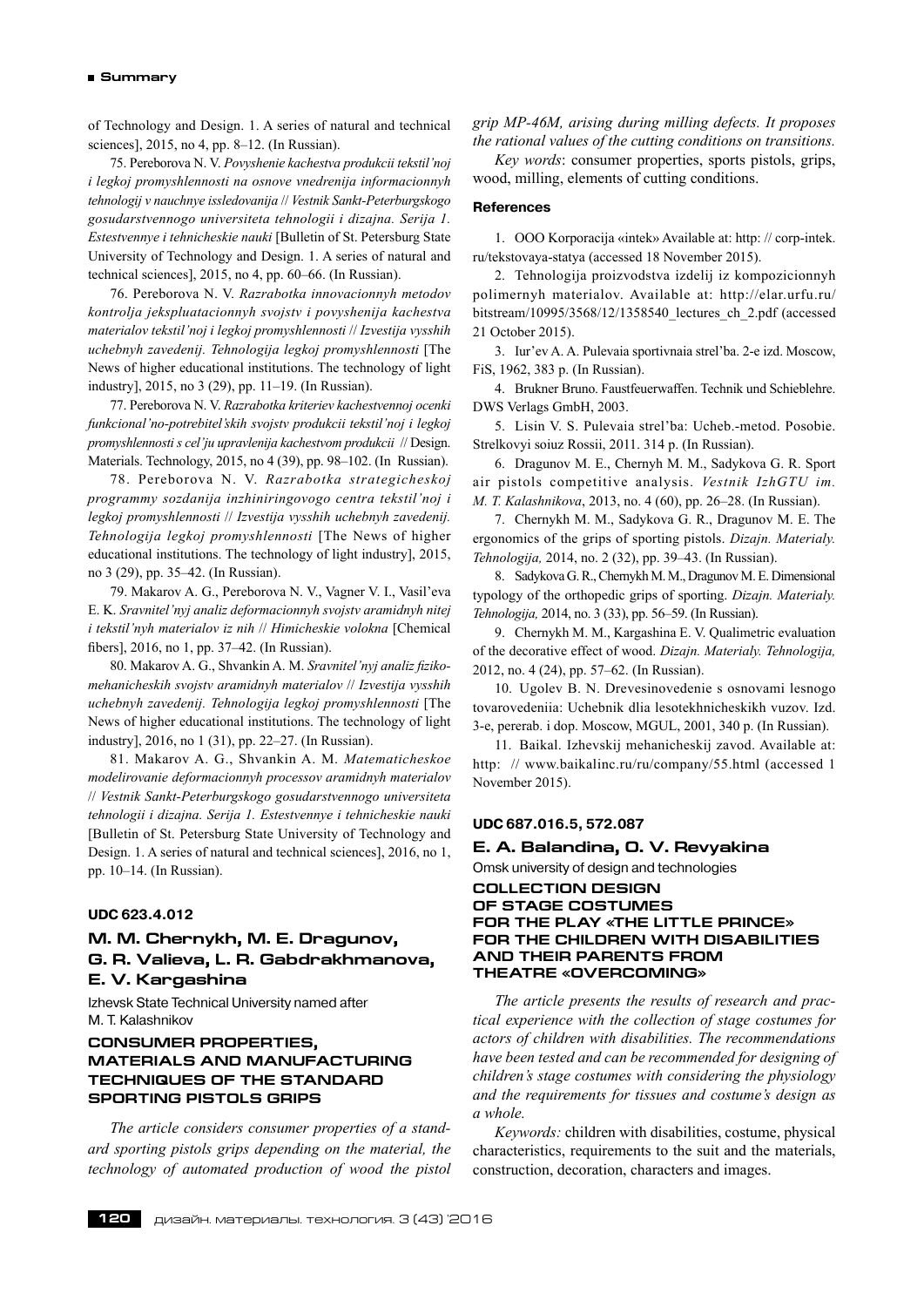#### **References**

1. *Deti osoboj zaboty*. Available at: https:// sites.google.com// orelinvest.ru/zao-orelinvestprom/novosti/deti-osoboj-zaboty. (Accessed 30 June 2015).

2. *Gosudarstvennaj aprogramma "Dostupnajasreda": sozdanie ravnyh vozmozhnostej dlja invalidov vo vseh sferah zhizni obshhestva*. Available at: http://ria.ru/online/20110408/ 362378895.html#ixzz3cuw6Gbbx/. (Accessed 23 March 2015).

3.*Nravstvenno-jeticheskoe vospitanie posredstvom teatralizovannoj dejatel'nosti v social'no-reabilitacionnom centre*. Available at: http:// nsportal.ru/detskiy-sad/raznoe/2013/12/13/nravstvenno-eticheskoevospitanie-posredstvom-teatralizovannoy. (Accessed 30 May 2015).

4. *Osobennosti assortimenta i zadachi proektirovanija detskoj odezhdy razlichnogo naznachenija: monografija: monografija* / E. A. Balandina, O. A. Rasheva, O. V. Revjakina, Zh. A. Fot, I. I. Shalmina. Omsk: Omskij gosudarstvennyj institute servisa, Publ., 2015, 188 p. (In Russian).

#### **UDC 623.4.012**

# **M. M. Chernykh, G. R. Valieva, B. Ja. Benderskij, T. V. Konyagina**

Izhevsk State Technical University named after M. T. Kalashnikov

## **Cross-feed pitch influence on the roughness profile height and comfortable holding of handle of sport pistol**

*The possibility of obtaining relief texture of anatomical handle by changing the pitch of the cross-feed during its production are examined. The increment of cross feed eliminating the need for additional application of texture and providing comfortable holding of the handle are submitted.*

*Keywords: anatomical grip, orthopedic handle, step of cross-feed, embossed texture, CNC, profile height roughness.*

#### **References**

1. Oficial'nyj sajt Izhevskij mehanicheskij zavod [Official website of Izhevsk Mechanical Plan]. Available at: http: // www. baikalinc.ru/ru/company/55.html (accessed 21 March 2016).

2. Rudenko N. O., Chernih M. M. Programmirovanie pri pomoshhi CAD/CAM sistem v proizvodstve hudozhestvennyh izdelij na stankah s ChPU [Programming by CAD/CAM systems in the production of art objects on CNC machines]. Design. Materials. Technologies, 2011, no. 5 (20), pp. 81–84 (In Russian).

#### **UDC 687.01, 687.03, 687.023**

# **A. A. Starovoytova, Zh. A. Fot, K. A. Fisher**

Omsk University of Design and Technology **THE PROPERTIES OF FELTED CLOTHS THAT INFLUENCE FOR A CONSTRUCTIVE SOLUTION OF THE MODEL**

*The article presents the results of research the properties of felt with different structures. It was revealed that the* *shortcoming of this material is the high residual strain, resulting in poor of aesthetic quality of products. This greatly restricts the use of the material for the production of clothing. The problem can be solved choice silhouette and design solutions model. Experiments proved that the seams located on problem areas articles provide additional forms of resilience. These recommendations allow the use of felting for the production of high-quality, eco-friendly and exclusive products of the upper assortment.*

*Keywords:* felting, reinforcement, seam, technological processing, ecology, exclusivity.

#### **References**

1. Fot, Zh. A. Fischer, K. A. *Razrabotka rekomendacij po proektirovaniyu verhnej odezhdy iz avtorskih poloten, sozdannyh v tekhnike «nunovojlok». Tekhnicheskie nauki — ot teorii k praktike* // *Sb. st. po materialam XLVImezhdunar. nauch.‑prakt. konf. no 5 (42)* [Scientific collectionarticle on materials of the XLVI Intern. scientific.-practical. conf. no. 5 (42)]. Novosibirsk, Sibak, 2015, pp. 69–76. (In Russian).

2. Schwarz M. A., Fisher K. A. *Razrabotka mnogokomponentnyih poloten dlya proizvodstva odejdyi* // *Omskiy region — mestorojdenie vozmojnostey / Sb. st. po materialam VI Regionalnoy molodejnoy nauchno-tehnicheskoy konferentsii* [Omsk region — field of possibilities / a collection of articles in the proceedings of the VI Regional youth scientific and technical conference]. Omsk: Omsk state Institute of service, 2015, pp. 124– 127. (In Russian).

3. Starovoitova A. A., Fot Zh. A., Kashuba S. A., Fisher K. A. *Osobennosti izgotovleniya palto iz valyanyih poloten*. Design. Materials. Technology, SPb, 2015, vol. 4, no. 39, pp. 42–45. (In Russian).

#### **UDC 72.04.01 + 691.424**

**Ya. V. Lazareva, K. A. Lapunova, G. N. Eremenko, V. D. Kotlyar** Don state technical university **MAIN AREAS OF DESIGN AND TECHNOLOGY OF CERAMIC TILES PRODUCTION**

*The main directions of the development of ceramic tiles production are given. The relevance of its decoration with degrade effects has been examined. The use of claystonelike clays as raw materials with the purpose of achievement of high physical and mechanical properties by compression molding technology was explained.*

*Keywords*: ceramic tiles, raw materials, claystone-like clays.

#### **References**

1. Evstigneeva U. A. History of ceramic tile. Krovel'nye i izolyatsionnye materialy. *Krovelnie i izolyacionnie Materialy*, 2007, no. 3 (15), pp. 34–36. (In Russian).

2. Salakhov A. M. Keramika dlya stroiteley i arkhitektorov [Ceramics for builders and architects]. Kazan, ID «Paradigm». 2009. 296 p.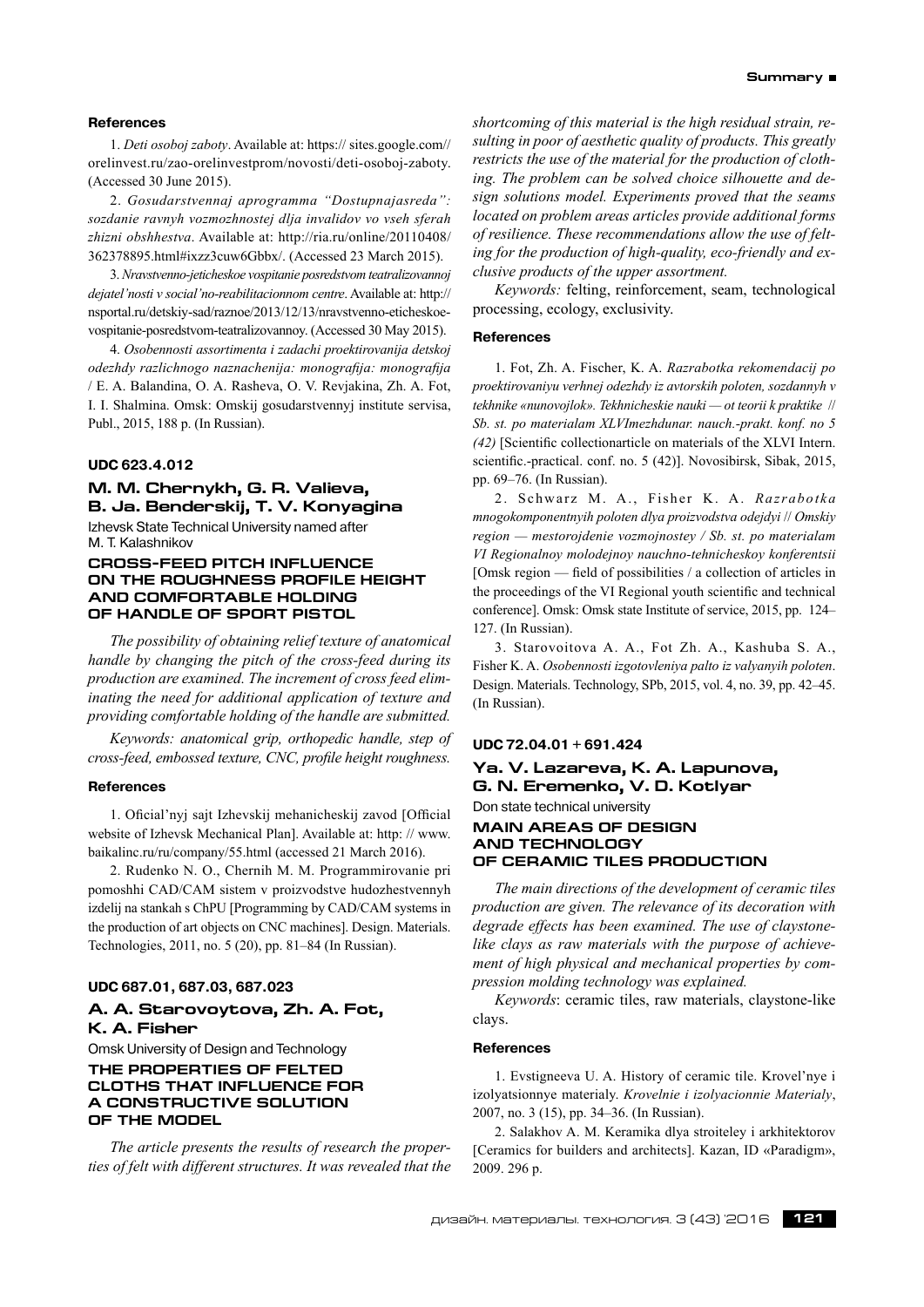#### **Summary**

3. Salakhov А. М., Tuktarova G. R., Mochalov A. Yu., Salakhova R. A. There is ceramic tile in Russia and it should exist. *Stroitel'nye Materialy*, 2007, no. 9, pp. 18–19. (In Russian).

4. Willi Bender. Vom Ziegelgott zum Jndustieelektroniker. Bonn. 2004.

5. Kotlyar V. D., Kozlov A. V., Terekhina U. V. The peculiarities of lithoid clay rock materials of east Donbass as raw materials for wall tile production. *Vestnik MGSU*, 2014, no. 10, pp. 95–105. (In Russian).

6. Talpa B. V., Kotlyar V. D. Mineral and raw base of lithified clay materials of southern Russia for ceramics production. *Stroitel'nye Materialy*, 2015, no. 4, pp. 31–33. (In Russian).

7. Kotlyar V. D., Terekhina U. V., Kotlyar A. V. Lithoid raw materials testing procedure for production of compression-moldingtype wall products. *Stroitel'nye Materialy*, 2014, no. 4, pp. 24–27. (In Russian).

8. Kotlyar V. D., Talpa B. V. Lithoid clay rock of the east Donbass perspective raw materials for production of wall ceramics. *Collected works of academic conference for students and young scientists with international participation of «Geosciences topical issues».* Rostov-on-Don, SFU Publishing house, 2015, pр. 49–51. (In Russian).

9. Eremenko G. N. Compositional decisions ceramic and tile decoration technology on basis of claystone-like clays. *Modern technology, building materials and building quality: international student's research and practice conference. Building and architecture — 2015.* Rostov-on-Don, RGSU, 2015, pр. 139–142. (In Russian).

10. *Ofitsial'nyy sayt kompanii «Braas»* [Official site of «Вraas» company]. Available at: http://www.braas.ru/. (Accessed 02 October 2015).

# **UDC 747.017.4:372.32**

# **E. V. Koroleva, V. A. Epishkina**

St. Petersburg State University of industrial technologies and design

# **Artistic and colouristic design of interior textiles for stimulation of children's cognitive activity**

*Based on the analysis of a number of indicators and ergonometrical requirements for the formation of children's space reveal the role of textiles'Artistic and colouristic design for harmonious development of children. For example, the author's solution of the design concepts of textile products for interior decoration of children's room encouraged to use modern technology of pigment printing, to obtain many different colouristic and decorative effects. The safe use of pigment formulations containing different binders of domestic production guarantee the production of textile materials with decorative effects that permanently stimulate child development*

*Keywords:* artistic and colouristic pigment print, decorative effects, safe pigment compositions, tactile perception, ergonometrically indicators, multifunctional environment, cognitive activity of children.

#### **References**

1. Averin V. P. The psychology of children and adolescents: Manual. Spb., Publishing house:Mixailova V. A., 1998, 379 p. (In Russian).

2. Grigoriev A. D. Design. Playgrounds: Manual. Magnitogorsk State University, 2012, 234 p. (In Russian).

3. Zinchenko V. P., Munipov V. M. The basics of ergonomics: Manual for high schools. Moscow, Art, 1970, 320 p. (In Russian).

4. Smirnova E. O Child psychology: Textbook for pedagogical colleges and universities. Moscow, School-Press, 1997, 384 p. (In Russian).

5. Burlakova I., Don G. V., Kuzmishina T. L. A the professionalism of the educator as a required condition of Federal State Education Standards. Moscow, Medical University MGPPU, 2014, 158 p. (In Russian).

6. Lobanova L. A Dyeing, printing and painting textile materials: Manual. Moscow, 2013, 608 p. (In Russian).

7. Koroleva E. V., Epishkina V. A., Tselms R. N., Yureva I. V. Creation of decorative effects in the process of pigment printing of textile materials // Modern trends in chemistry and technology of polymeric materials, 2015, pp. 142–143 (In Russian).

8. Koroleva E. V., Nikitina E. K., Epishkina V. A. Patent of a production prototype № 96656 A curtain with edging. Patent applicant and patentee SPGUTD; opubl.16.12.2015. (In Russian).

9. Epishkina V. A., Tselms R. N., Kiselev A. M., Vasiliev V. K. The role of the acrylic copolymers in the creation of eco-technologies textile materials // Chemical Fibers, 2015, no 3, pp. 74–81. (In Russian).

# **UDC 658.512.23; 745.5; 7.02; 671; 672; 669.017:621.352**

# **S. A. Shorokhov, A. A. Magzeleva, A. G. Bezdenezhnykh**

Kostroma state technological university

#### **DECORATIVE ENGRAVING AND BILLING THE SURFACE OF JEWELRY AND ART PRODUCTS OF STEEL GRADE AISI316 ELECTROCHEMICAL METHOD**

*The dynamics of anodic formation of macro — and microgeometry of the surface of jewelry and art objects made of AISI 316 steel in solutions of neutral salts by electrochemical method. Developed technological recommendations for the implementation of the processes of electrochemical etching andbilling.*

*Keywords*: electrochemical decorative treatment; engraving and billing the surface of steel products.

#### **References**

**1.** Galanin S. I., Shorokhov S. A., Magzelёva A. A. Decorative electrochemical etching steel // Design. Theory and practice, 2012, no. 12, pp. 77–92 (In Russian).

2. Yakovets I. V., Zvonkii V. G., Redkozubova O. O., Dikusar A. I. Determining the degree of localization of the electrochemical anodic etching process in an isolated part of the surface under controlled hydrodynamic conditions // Electronic data processing materials, 2005, no. 41 (3), pp. 4–10. (In Russian).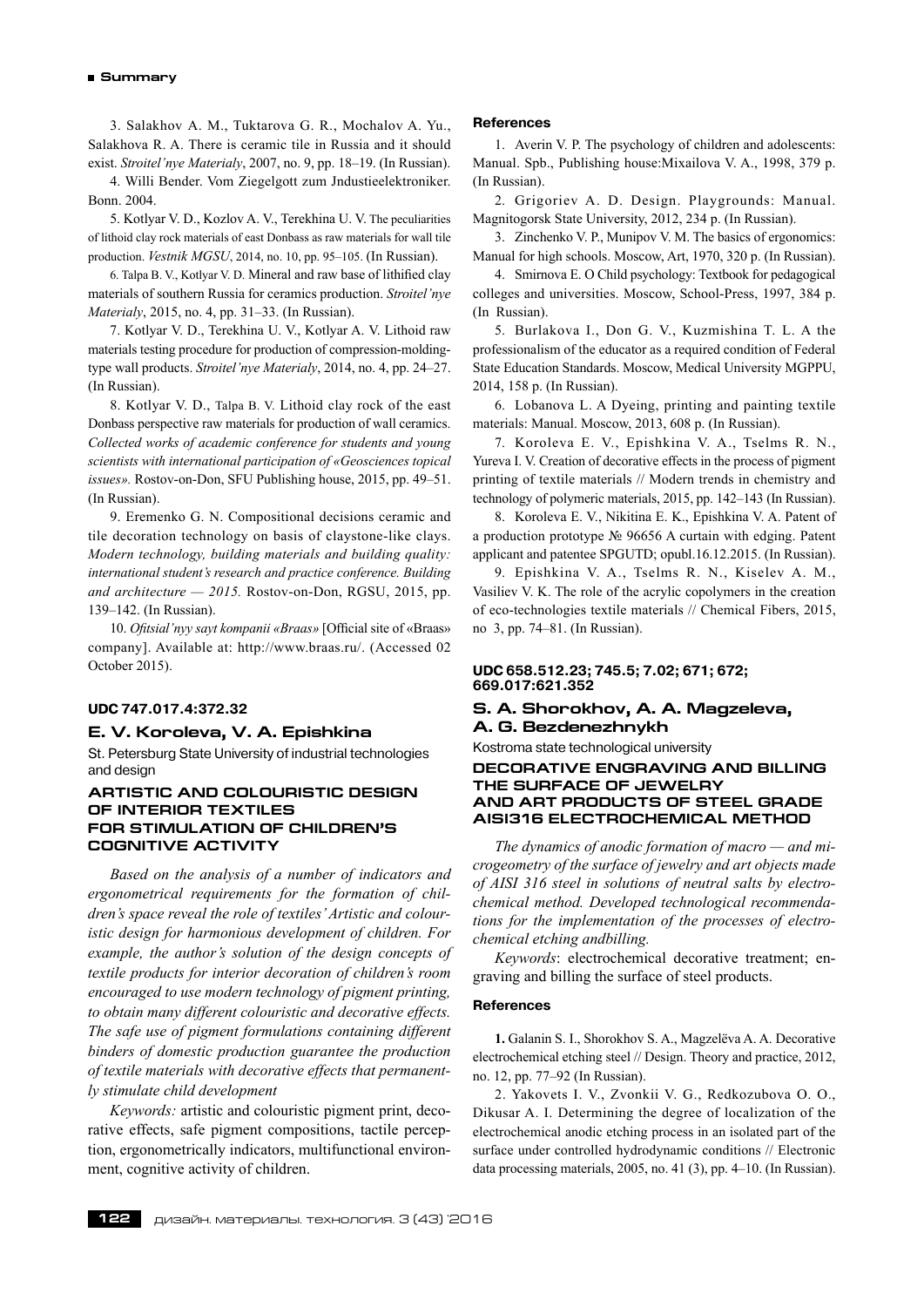3. Galanin S. I., Shorokhov S. A., Magzeleva A. A. Cavity formation during electrochemical engraving of steels. Surface Engineering and Applied Electrochemistry, 2015, no. 5 (51), pp. 422–426.

## **UDC 37.041**

# **I. N. Safronova, T. V. Balland**

St. Petersburg State University of Industrial Technologies and Design

## **«MODERN INTERPRETATIONS OF THE TRADITIONAL PROCESSING METHODS IN FASHION DESIGN»**

*In the form of modern fashion design the conversion of handicraft techniques from the past is a phenomenon that periodically occurs. Patchwork style became one of the trends of 2014–2016. The article estimates the phenomenon of the arising interest in the patchwork style as handiwork, processing method, modern design technique, arts and crafts object, raised to the high art level.*

*Keywords:* design, patchwork, fashion, collection, clothes, trends, traditional processing methods.

#### **References**

1. Collezioni Donna prêt-a-porter S/S 2015 no164 LOGOS PUBLISHING s.r.l. — Modena — Italy, 2015.

2. Internet-magazine VOGUE. Available at: http:// www.vogue. com/ (Accessed 24 May 2016).

Collezioni Donna prêt-a-porter A/W 2014\_2015 no162 LOGOS PUBLISHING s.r.l. — Modena — Italy, 2014.

3. Collezioni Donna prêt-a-porter S/S 2015 no165 LOGOS PUBLISHING s.r.l. — Modena — Italy, 2015.

4. Internet-magazine Nowfashion. Available at: http:// nowfashion.com/ (Accessed 24 May 2016).

# **UDC 7.01, 7.033, 72, 73, 74, 75**

#### **I. B. Kuzmina**

St. Petersburg State University of Industrial Technologies and Design

#### **Restoration and rebuilding of church interiors of ancient temples in XIX — the beginning of the XXIst**

# **century**

*This article discusses the history and methodology of restoration and re-establishment of church interiors problems of ancient temples in XIX — the beginning of the XXIst century, associated with a lack of knowledge of the methodological foundations of old Russian art and architecture.*

*Keywords:* restoration of monuments of ancient architecture, the restoration of the interiors of ancient temples, interiors of old churches of XI–XIII centuries.

#### **References**

1. Bobrov Y. G. *Teoriya restavrazii pamyatnikov iskusstva: zakonomernosti i protivorechiya*. Moscow, Edsmit, 2004, 344 p. (In Russian).

2. Zverev V. V. Ot ponovleniya k nauchnoy restavrazii. Moscow, 1999. Available at: http:www.rusarch.ru/zverev1.htw (Accessed 01.07.2015).

3. Kuzjmina I. B. *Metodicheskie osnovih izobraziteljnogo iskusstva (k voprosu o edinstve i razlichii istoricheskikh zhivopisnihkh sistem)*. Design. Materials. Technology, 2014, no 1 (31), pp. 67–70. (In Russian).

4. Kuzjmina I. B. *Tonaljno-graficheskie sredstva v cerkovnom iskusstve. Dialog otechestvennihkh svetskoyj i cerkovnoyj obrazovateljnihkh tradiciyj. Dukhovno-nravstvennaya kuljtura kak faktor bezopasnosti Rossiyjskogo gosudarstva: Materialih «Pokrovskikh chteniyj» 2006–2007 gg*. Nauch. red. S. A. Goncharov, A. A. Koroljkov, E. K. Veselova. SPb., 2007, pp. 179–185. (In Russian).

5. *Mezhdunarodnaya Khartiya po konservazii i restavrazii istoricheskikh pamyatnikov i dostoprimechateljnykh mest: Vtoroy Mezhd. Kongress arhitektorov i tehnizeskikh spezialistov po istorizeskim pamyatnikam. Veneziya, 25–31 maya 1964 g. (art. 9, 12, 13)* // *Metodika i praktika sokhraneniya pamyatnikov arkhitektury*. Moscow, 1974, pp. 124–127. (In Russian).

6. Mihaylovsky E. V. *Restavraziya pamyatnikov arkhitektury* // *Vosstanovlenie pamyatnikov kuljtury: (Problemy restavrazii)*. Predisl. i obshch. red. D. S. Lihacheva. Moscow, Iskusstvo, 1981, pp. 15–42. (In Russian).

7. *Pamyatniky arkhitektury v dorevolyuzyonnoy Rossii: Ocherki istorii arkhitekturnoy restavrazii* / Pod obshch. red. doktora arkhitektury A. S. Shchenkova; Sost. ukazat. A. S. Shchenkov, A. L. Batalov, T. A. i V. A. Kulikovy. Moscow, TEERA — Knizhnyy klub, 2002, 528 p. (In Russian).

8. Podyapoljsky S. S. *Restavraziya pamyatnikov arkhitektury*. Moscow, 2000, 270 p. (In Russian).

9. Pruzin O. I. *Arkhitekturno-istoricheskaya sreda* / O. I. Pruzin. Moscow, 2004, 518 p. (In Russian).

10. *Restavraziya pamyatnikov istorii i iskusstva v Rossii XIX– XX vv. Istoriya, problemy: Uchebnoe posobie* / sost. O. L. Firsova, L. V. Shestopalova, otv. redak. L. I. Lifshiz, A. V. Trezvov. Moscow, Akademichesky proekt; Aljma Mater, 2008, 604 p. (In Russian).

11. Suslov V. V. *Pamyatniki drevnego russkogo zodchestva*. SPb., 1895–1901. Vyp. 1–7. (In Russian).

12. *Federaljny Zakon ot 25.06.2002 g. no 73‑Ф3* «Ob obyektakh kuljturnogo naslediya (pamyatnikov istorii i kuljtury) narodov Rossyyskoy Federazii» / Biblioteka GOSTov, standartov i normativov. Available at: http:www.infosait.ru\_doc/46/46433 (Accessed 12.04.2015).

#### **UDC 75.052**

#### **S. N. Krylov**

St. Petersburg Stieglitz State Academy of Arts and Design

**GRADUATION PROJECTS OF THE 1950–1962 AT THE CHAIR OF MONUMENTAL AND DECORATIVE PAINTING IN THE LENINGRAD HIGHER SCHOOL OF ART AND DESIGN NAMED V. I. MUKHINA**

*Education in «Mukhina higher school» is always characterized by high quality professional training, virtuosic,*